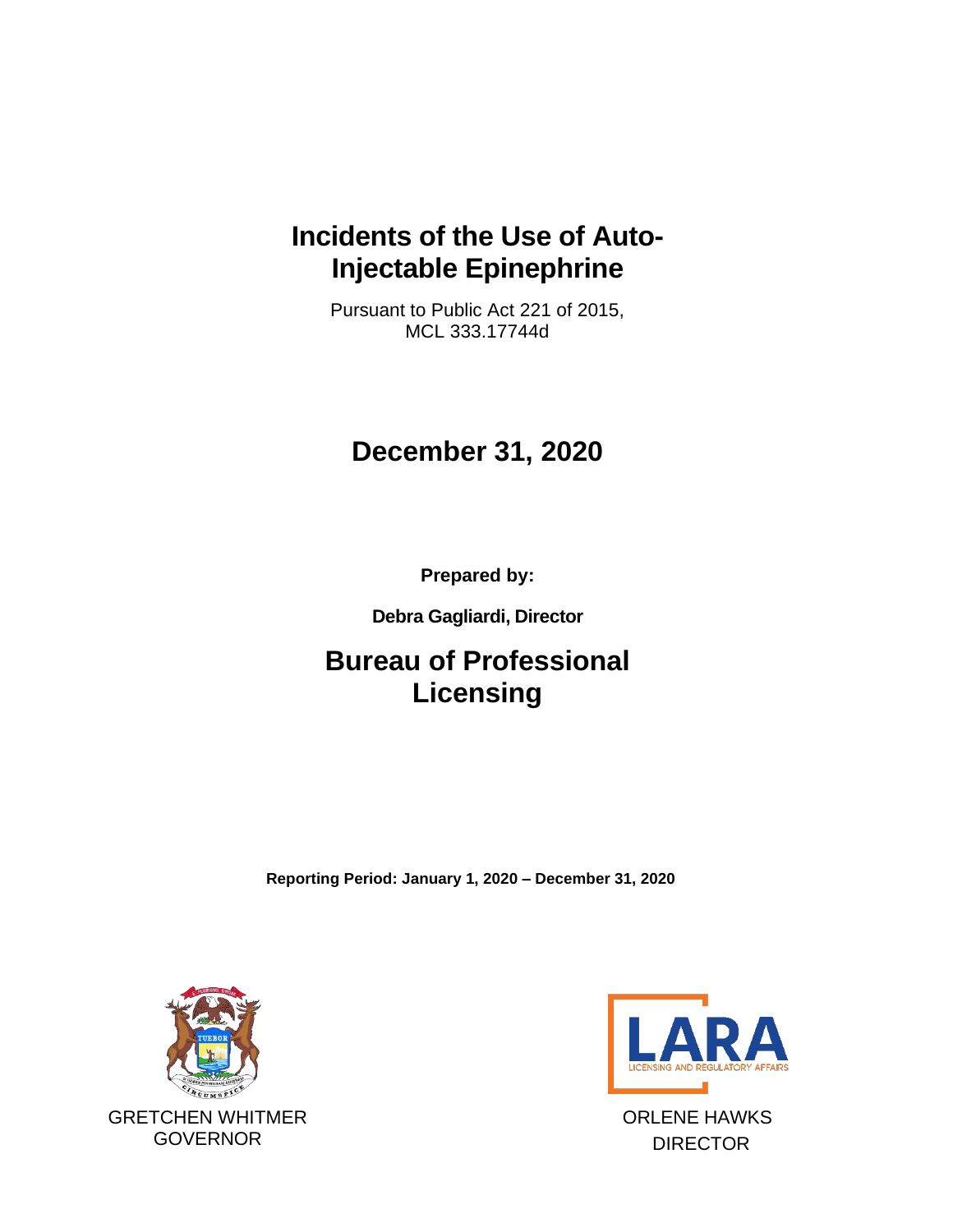### **Table of Contents**

| <b>Executive Summary</b>           |  |
|------------------------------------|--|
| Background                         |  |
| Auto-Injectable Epinephrine Report |  |

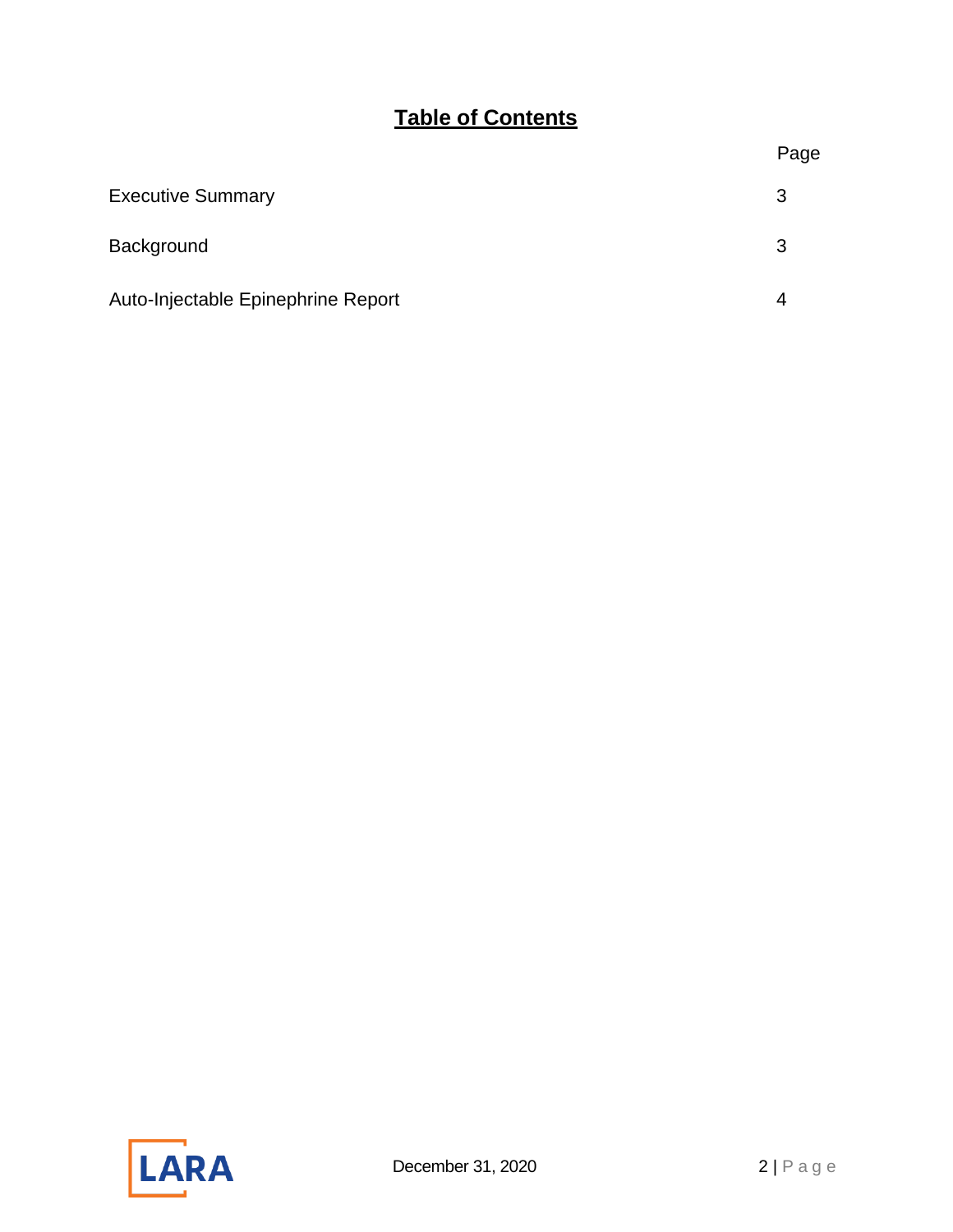#### <span id="page-2-0"></span>**Executive Summary:**

The report in fulfills the legislative reporting requirements pursuant to [MCL 333.17744d\(6\),](http://www.legislature.mi.gov/(S(5r3wc13mqowpm522fyco2zgx))/mileg.aspx?page=getObject&objectName=mcl-333-17744d) in which the Department of Licensing and Regulatory Affairs (LARA) is required to report the following information regarding the administration of auto-injectable epinephrine by authorized entities:

• *An authorized entity shall submit to the department, on a form prescribed by the department, a report of each incident on the premises of or in connection with the conduct of the business or activity of the authorized entity that involves the administration of auto-injectable epinephrine. The department shall annually publish a report that summarizes and analyzes all reports submitted to it under this subsection.* 

Pursuant to statute, this report has been prepared to meet the annual reporting requirement. In addition, this report is also online under the following locations:

- The Bureau of Professional Licensing (BPL) website at: [www.michigan.gov/bpl.](http://www.michigan.gov/bpl)
- The All About LARA Section Legislative Reports of the Department of Licensing and Regulatory Affairs website at: [www.michigan.gov/lara.](http://www.michigan.gov/lara)

### **Background:**

[Public Act 221 of 2015,](http://www.legislature.mi.gov/(S(eheitp4qz3ieyigmiwy1g4xq))/mileg.aspx?page=getObject&objectName=2015-HB-4438) effective March 16, 2016, permits physicians to prescribe autoinjectable epinephrine to the following authorized entities: public and private schools, recreation camps, youth sports leagues, amusement parks, religious institutions, sports arenas, and other locations where allergens causing anaphylaxis may be present. Each authorized entity that administers an epinephrine injector to an individual experiencing anaphylaxis, must submit to LARA a completed *[Report on the Administration of Auto-](https://www.michigan.gov/documents/lara/Report_on_the_Use_of_Auto-Injectable_Epinephrine_517141_7.pdf)[Injectable Epinephrine,](https://www.michigan.gov/documents/lara/Report_on_the_Use_of_Auto-Injectable_Epinephrine_517141_7.pdf)* for each incident involving the administration of auto-injectable epinephrine on the premises of, or in connection with, the business or activity of the authorized entity. On an annual basis, LARA summarizes and analyzes the reports submitted to the Department throughout the calendar year, and compiles and publishes an *Incidents of the Use of Auto-Injectable Epinephrine* report.

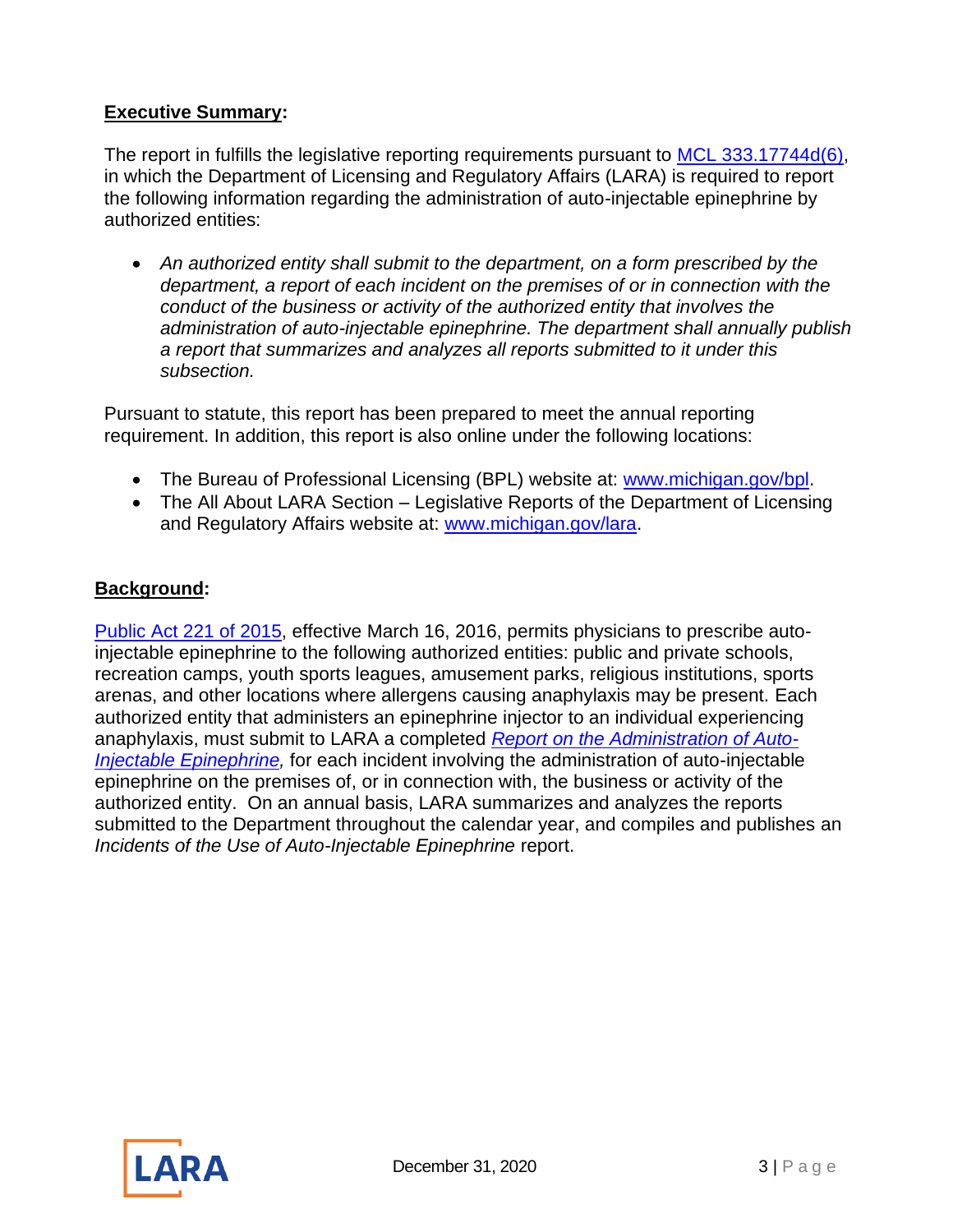### **Auto-Injectable Epinephrine Report:**

From January 1, 2020 to December 31, 20, LARA received 7 completed *Report on the Administration of Auto-Injectable Epinephrine* reports. Summaries of the 7 incidents detailed in the completed reports are as follows:

- On January 9, 2020, Wyandotte Roosevelt High School, in Wyandotte, Michigan, administered epinephrine to a 15-year-old, female student. The student approached the school's administration and informed staff that she was having an allergic reaction either consuming kiwi or barbeque sauce. The student had lips that were swelling. Staff administered epinephrine, and the student contacted her mother. EMS was not contacted, and the student's mother, who was 45 minutes away, requested that school staff wait to take the student to the emergency room. Because the student's mother was a significant amount of time away from the school, the school took the student to the emergency room.
- On February 3, 2020, Brighton High School, in Brighton, Michigan, reported to LARA the administration of epinephrine to a 37-year-old male. The individual experienced hives, itchiness, swollen eyes, and difficulty breathing, and self-administered the epinephrine. The school called 911 and the individual was transported to the emergency room.
- On February 7, 2020, Kalamazoo Public School District, in Kalamazoo, Michigan, administered epinephrine to a 16-year-old, male student. The student had a known allergy to beans and had reacted to them in the past, however he had an accidental ingestion of beans in a chili at lunch and reported to the guidance office that his throat was itchy. After a few minutes, his throat began to swell, and the student began to experience nausea and difficulty breathing. Epinephrine was quickly administered, and EMS was contacted. The student had angioedema of mouth, lips, and throat, as well as nausea, hives, and difficult breathing. Paramedics arrived and administered 50mg of Benadryl IM. The paramedics did not take the student to the emergency room, at the student's parents' request, and per a doctor's clearance, as the student's symptoms were lessoning. The student went home with his father and was encouraged to dial 911 if symptoms returned.
- On February 20, 2020, Erving Elementary, in Trenton, Michigan, administered epinephrine to a 10-year-old, female student. The student had no known allergies, and informed administration that someone in class was eating peanuts, and that she was experiencing shortness of breath and having difficulty breathing. School staff administered epinephrine, called EMS, and contacted the student's guardian. The student was taken by EMS to the emergency room in stable condition.
- On March 5, 2020, St Joseph School District, in St. Joseph, Michigan, administered epinephrine to a 13-year-old, male student. It is believed that the student came in to contact with pine nuts, leading to an odd feeling in his throat. The district contacted EMS, as well as the student's mother, and administered auto-injectable epinephrine.